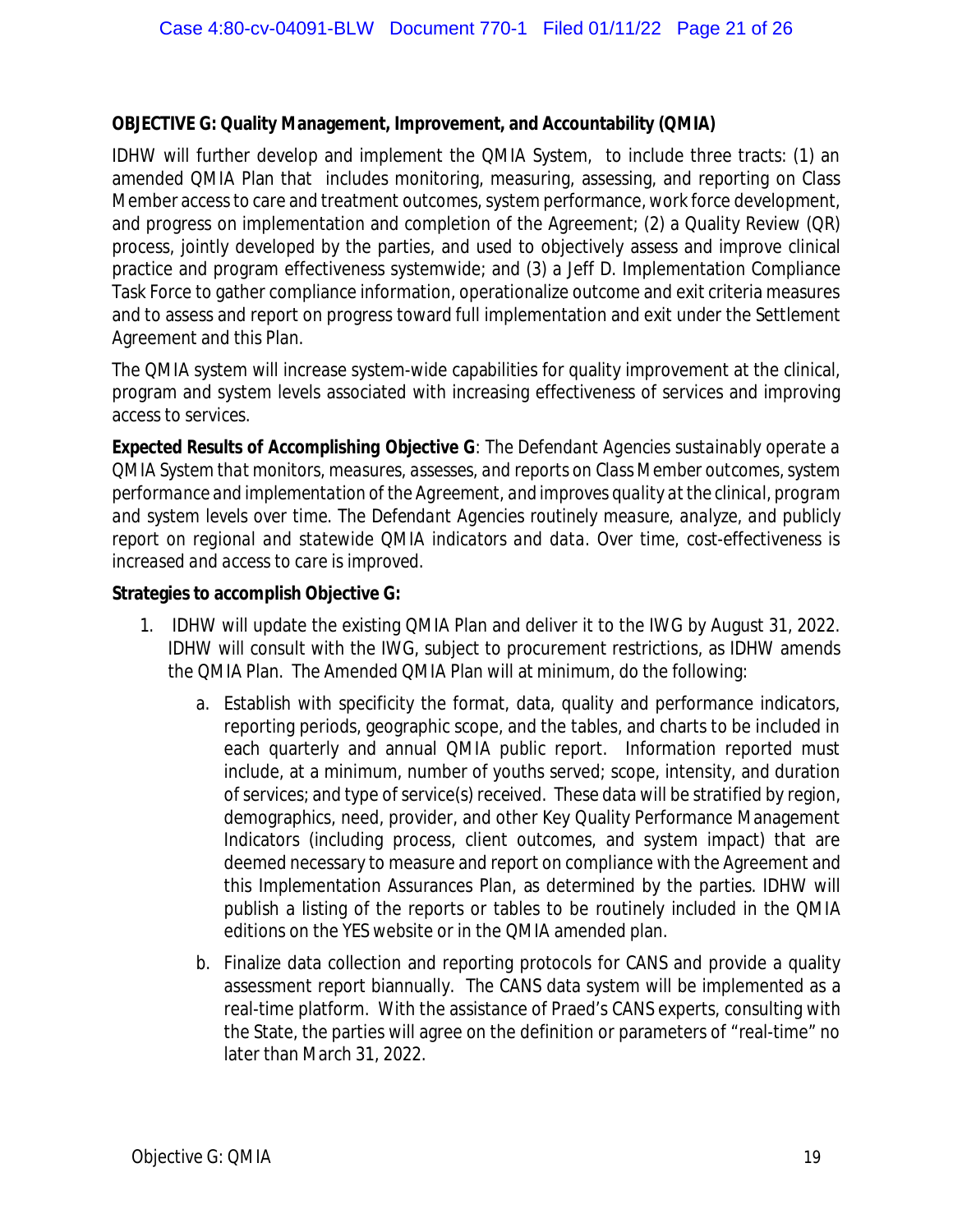- c. Develop data collection and reporting protocols for CFT in order to enable assessment of whether these services are delivered in compliance with the YES Authoritative Documents, including assessment of and reporting on YES system treatment capacity, and utilization data, to determine service gaps and system strengths. This assessment will be included in the QMIA reports and timely provided to the Jeff D. Implementation Compliance Task Force.
- d. Detail responsibilities and procedures, including production and delivery timelines and formats, for collecting the necessary information set forth above from every YES Provider that delivers YES services and supports to YES Class Members. No later than June 30, 2023 determine which Defendant Agency or Agencies shall have ultimate fiscal and programmatic responsibility for producing data and reports necessary for publishing the QMIA. Ensure that the responsible agency has adequate resources and authority to accomplish the publication of the QMIA completely and on time.
- e. Amend the Quality Assurance infrastructure to improve accountability for gathering, collating, aggregating, analyzing, and reporting data. Clarify, and streamline, if necessary, the responsibilities and authority of the Quality Assurance Council and its Committees.
- f. Include a process for the QMIA Council to develop and prioritize quality improvement and system performance recommendations that will be made to the Defendant's Work Group and the IGT.
- g. Establish criteria for a feedback loop for Defendant Agencies to propose and implement quality improvement and system performance remedial steps and for assessment of remedial actions.
- h. Clarify the QMIA Council's membership, responsibilities, authority, and its relationship to the IGT and its committees.
- 2. The IWG will design and describe the Jeff D. Implementation Compliance Task Force in an appendix to the QMIA Plan by August 31, 2023.
	- a. The IWG will determine appropriate Task Force membership, that will include plaintiffs' counsel.
	- b. The Task force will be responsible for assessing and reporting on progress towards full implementation under the Settlement Agreement and this Plan. The Task Force will:
		- i. Operationalize the Implementation compliance measures, including the Outcomes and Exit Criteria stated in the Settlement Agreement and the measures described in Objective B.3.
		- ii. Meet quarterly to evaluate compliance with agreed upon performance measures.